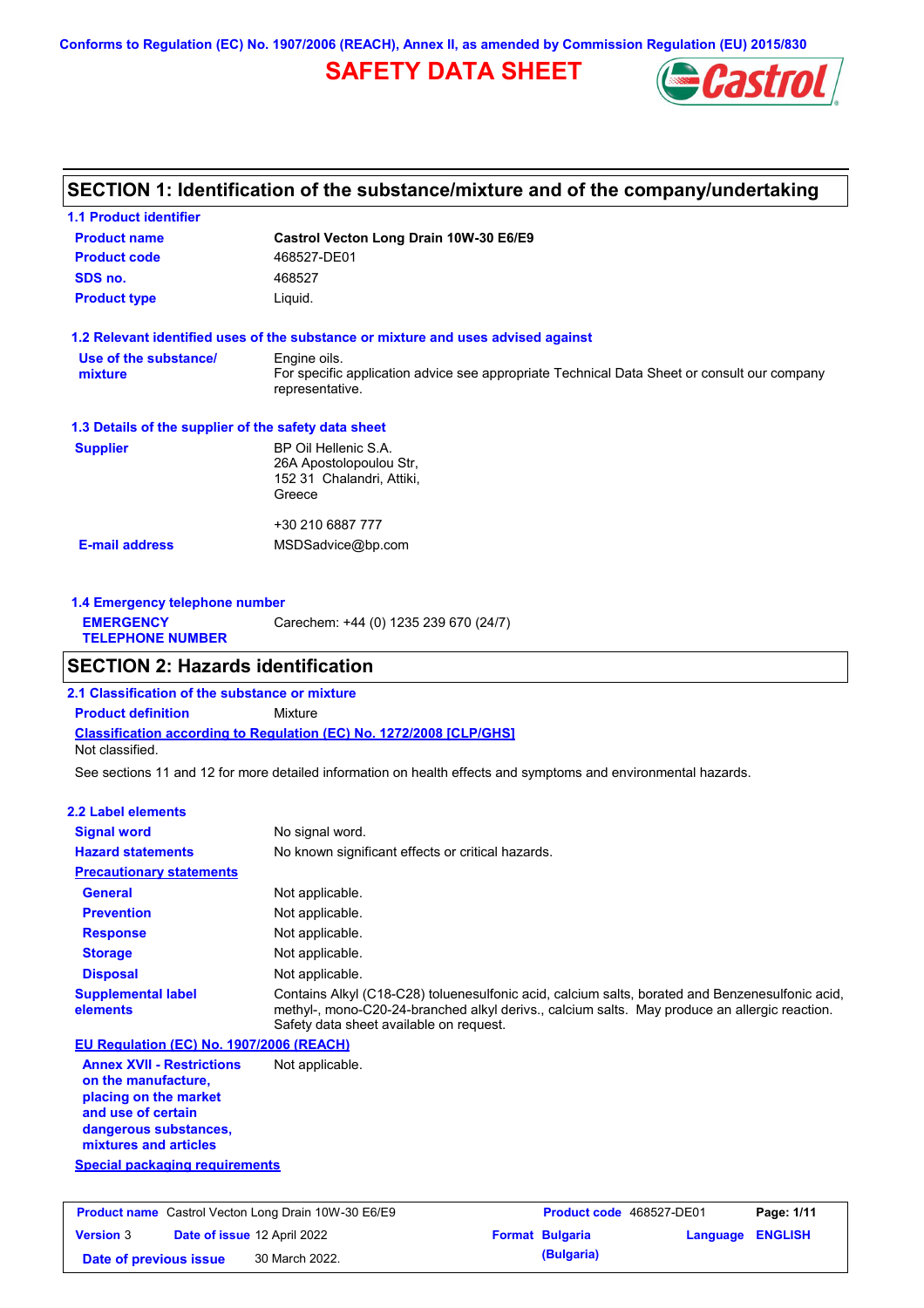## **SECTION 2: Hazards identification**

| <b>Containers to be fitted</b><br>with child-resistant<br>fastenings                                                     | Not applicable.                                                                                                                                                                                                          |
|--------------------------------------------------------------------------------------------------------------------------|--------------------------------------------------------------------------------------------------------------------------------------------------------------------------------------------------------------------------|
| <b>Tactile warning of danger</b>                                                                                         | Not applicable.                                                                                                                                                                                                          |
| 2.3 Other hazards                                                                                                        |                                                                                                                                                                                                                          |
| <b>Results of PBT and vPvB</b><br>assessment                                                                             | Product does not meet the criteria for PBT or vPvB according to Regulation (EC) No. 1907/2006,<br>Annex XIII.                                                                                                            |
| <b>Product meets the criteria</b><br>for PBT or vPvB according<br>to Regulation (EC) No.<br><b>1907/2006, Annex XIII</b> | This mixture does not contain any substances that are assessed to be a PBT or a vPvB.                                                                                                                                    |
| Other hazards which do<br>not result in classification                                                                   | Defatting to the skin.<br>USED ENGINE OILS<br>Used engine oil may contain hazardous components which have the potential to cause skin<br>cancer.<br>See Toxicological Information, section 11 of this Safety Data Sheet. |

## **SECTION 3: Composition/information on ingredients**

Mixture

#### **3.2 Mixtures**

**Product definition**

| Highly refined base oil (IP 346 DMSO extract < 3%). Proprietary performance additives.         |                                                                                                |               |                                               |             |
|------------------------------------------------------------------------------------------------|------------------------------------------------------------------------------------------------|---------------|-----------------------------------------------|-------------|
| <b>Product/ingredient</b><br>name                                                              | <b>Identifiers</b>                                                                             | $\frac{9}{6}$ | <b>Regulation (EC) No.</b><br>1272/2008 [CLP] | <b>Type</b> |
| Distillates (petroleum), hydrotreated<br>heavy paraffinic                                      | REACH #: 01-2119484627-25 ≥75 - ≤90<br>EC: 265-157-1<br>CAS: 64742-54-7<br>Index: 649-467-00-8 |               | Not classified.                               | $[2]$       |
| Lubricating oils (petroleum), C20-50,<br>hydrotreated neutral oil-based                        | REACH #: 01-2119474889-13<br>EC: 276-738-4<br>CAS: 72623-87-1<br>Index: 649-483-00-5           | ≤10           | Not classified.                               | $[2]$       |
| Distillates (petroleum), solvent-<br>dewaxed heavy paraffinic                                  | REACH #: 01-2119471299-27 ≤5<br>EC: 265-169-7<br>CAS: 64742-65-0<br>Index: 649-474-00-6        |               | Not classified.                               | $[2]$       |
| Distillates (petroleum), hydrotreated<br>light paraffinic                                      | REACH #: 01-2119487077-29<br>EC: 265-158-7<br>CAS: 64742-55-8<br>Index: 649-468-00-3           | -≤3           | Not classified.                               | $[2]$       |
| reaction mass of isomers of:<br>C7-9-alkyl 3-(3,5-di-tert-butyl-<br>4-hydroxyphenyl)propionate | REACH #: 01-0000015551-76<br>EC: 406-040-9<br>CAS: 125643-61-0<br>Index: 607-530-00-7          | ≤3            | Aquatic Chronic 4, H413                       | $[1]$       |
| Alkyl (C18-C28) toluenesulfonic acid,<br>calcium salts, borated                                | $EC: -$<br>$CAS: -$                                                                            | ≤0.3          | Skin Sens. 1B, H317<br>Repr. 2, H361d         | $[1]$       |
| Benzenesulfonic acid, methyl-, mono-<br>C20-24-branched alkyl derivs.,<br>calcium salts        | CAS: 722503-68-6                                                                               | ≤ $0.3$       | Skin Sens. 1B, H317                           | $[1]$       |

**See Section 16 for the full text of the H statements declared above.**

#### **Type**

[1] Substance classified with a health or environmental hazard

[2] Substance with a workplace exposure limit

[3] Substance meets the criteria for PBT according to Regulation (EC) No. 1907/2006, Annex XIII

[4] Substance meets the criteria for vPvB according to Regulation (EC) No. 1907/2006, Annex XIII

[5] Substance of equivalent concern

[6] Additional disclosure due to company policy

Occupational exposure limits, if available, are listed in Section 8.

|                        | <b>Product name</b> Castrol Vecton Long Drain 10W-30 E6/E9 | Product code 468527-DE01 |                  | Page: 2/11 |
|------------------------|------------------------------------------------------------|--------------------------|------------------|------------|
| <b>Version 3</b>       | <b>Date of issue 12 April 2022</b>                         | <b>Format Bulgaria</b>   | Language ENGLISH |            |
| Date of previous issue | 30 March 2022.                                             | (Bulgaria)               |                  |            |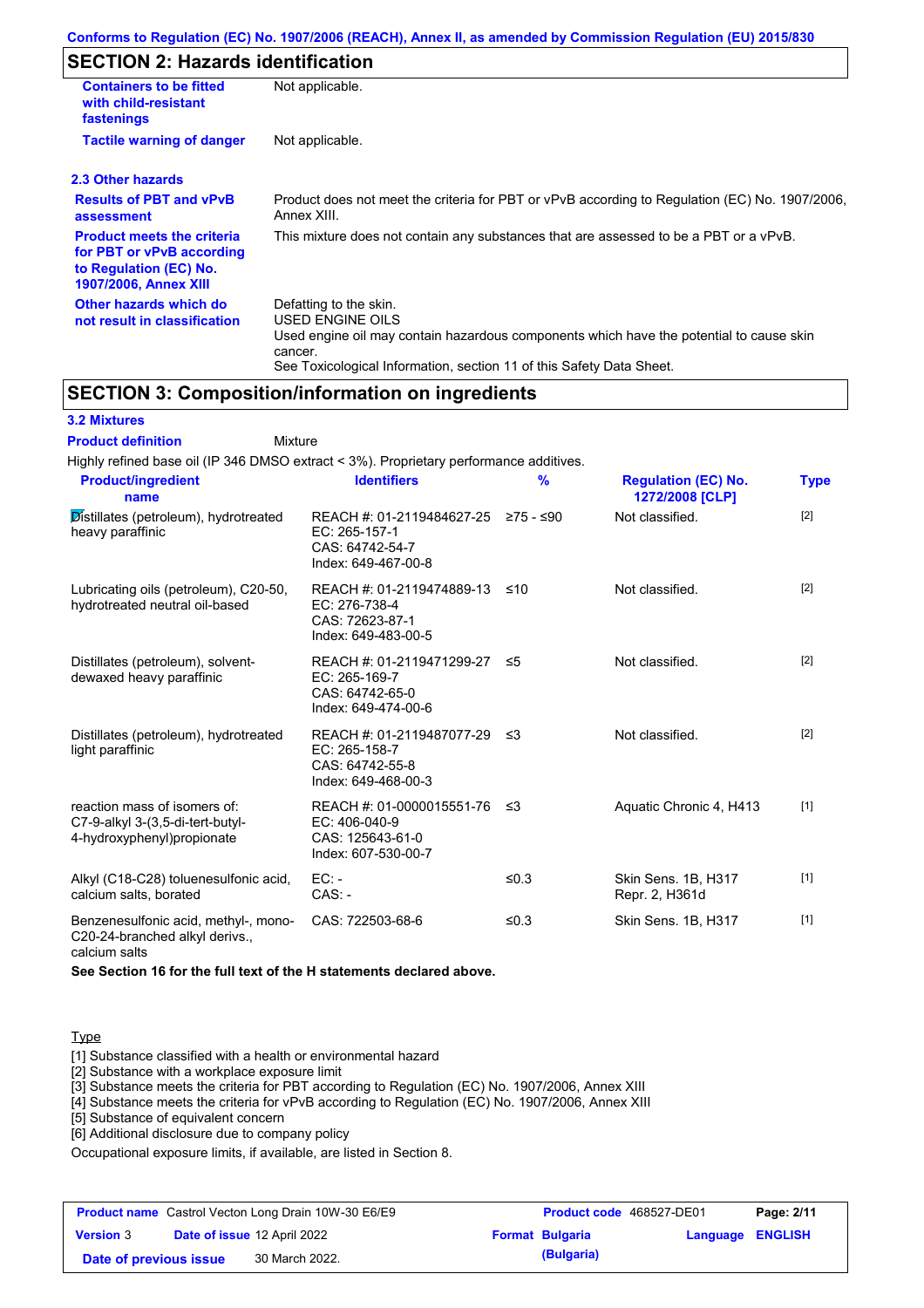## **SECTION 4: First aid measures**

| 4.1 Description of first aid measures |                                                                                                                                                                                                                                                     |
|---------------------------------------|-----------------------------------------------------------------------------------------------------------------------------------------------------------------------------------------------------------------------------------------------------|
| Eye contact                           | In case of contact, immediately flush eyes with plenty of water for at least 15 minutes. Eyelids<br>should be held away from the eyeball to ensure thorough rinsing. Check for and remove any<br>contact lenses. Get medical attention.             |
| <b>Skin contact</b>                   | Wash skin thoroughly with soap and water or use recognised skin cleanser. Remove<br>contaminated clothing and shoes. Wash clothing before reuse. Clean shoes thoroughly before<br>reuse. Get medical attention if irritation develops.              |
| <b>Inhalation</b>                     | If inhaled, remove to fresh air. In case of inhalation of decomposition products in a fire,<br>symptoms may be delayed. The exposed person may need to be kept under medical<br>surveillance for 48 hours. Get medical attention if symptoms occur. |
| <b>Ingestion</b>                      | Do not induce vomiting unless directed to do so by medical personnel. Get medical attention if<br>symptoms occur.                                                                                                                                   |
| <b>Protection of first-aiders</b>     | No action shall be taken involving any personal risk or without suitable training.                                                                                                                                                                  |

#### **4.2 Most important symptoms and effects, both acute and delayed**

See Section 11 for more detailed information on health effects and symptoms.

| <b>Potential acute health effects</b> |                                                                                                                     |
|---------------------------------------|---------------------------------------------------------------------------------------------------------------------|
| <b>Inhalation</b>                     | Exposure to decomposition products may cause a health hazard. Serious effects may be<br>delayed following exposure. |
| <b>Ingestion</b>                      | No known significant effects or critical hazards.                                                                   |
| <b>Skin contact</b>                   | Defatting to the skin. May cause skin dryness and irritation.                                                       |
| <b>Eye contact</b>                    | No known significant effects or critical hazards.                                                                   |
|                                       | Delayed and immediate effects as well as chronic effects from short and long-term exposure                          |
| <b>Inhalation</b>                     | Overexposure to the inhalation of airborne droplets or aerosols may cause irritation of the<br>respiratory tract.   |
| <b>Ingestion</b>                      | Ingestion of large quantities may cause nausea and diarrhoea.                                                       |
| <b>Skin contact</b>                   | Prolonged or repeated contact can defat the skin and lead to irritation and/or dermatitis.                          |
| Eye contact                           | Potential risk of transient stinging or redness if accidental eye contact occurs.                                   |
|                                       |                                                                                                                     |

#### **4.3 Indication of any immediate medical attention and special treatment needed**

**Notes to physician** Treatment should in general be symptomatic and directed to relieving any effects. In case of inhalation of decomposition products in a fire, symptoms may be delayed. The exposed person may need to be kept under medical surveillance for 48 hours.

# **SECTION 5: Firefighting measures**

| 5.1 Extinguishing media                                   |                                                                                                                                                                                                                                                                                                                                                                   |  |  |  |  |
|-----------------------------------------------------------|-------------------------------------------------------------------------------------------------------------------------------------------------------------------------------------------------------------------------------------------------------------------------------------------------------------------------------------------------------------------|--|--|--|--|
| <b>Suitable extinguishing</b><br>media                    | In case of fire, use foam, dry chemical or carbon dioxide extinguisher or spray.                                                                                                                                                                                                                                                                                  |  |  |  |  |
| <b>Unsuitable extinguishing</b><br>media                  | Do not use water jet. The use of a water jet may cause the fire to spread by splashing the<br>burning product.                                                                                                                                                                                                                                                    |  |  |  |  |
| 5.2 Special hazards arising from the substance or mixture |                                                                                                                                                                                                                                                                                                                                                                   |  |  |  |  |
| <b>Hazards from the</b><br>substance or mixture           | In a fire or if heated, a pressure increase will occur and the container may burst.                                                                                                                                                                                                                                                                               |  |  |  |  |
| <b>Hazardous combustion</b><br>products                   | Combustion products may include the following:<br>carbon oxides $(CO, CO2)$ (carbon monoxide, carbon dioxide)<br>nitrogen oxides ( $NO$ , $NO2$ etc.)                                                                                                                                                                                                             |  |  |  |  |
| 5.3 Advice for firefighters                               |                                                                                                                                                                                                                                                                                                                                                                   |  |  |  |  |
| <b>Special precautions for</b><br>fire-fighters           | No action shall be taken involving any personal risk or without suitable training. Promptly<br>isolate the scene by removing all persons from the vicinity of the incident if there is a fire.                                                                                                                                                                    |  |  |  |  |
| <b>Special protective</b><br>equipment for fire-fighters  | Fire-fighters should wear appropriate protective equipment and self-contained breathing<br>apparatus (SCBA) with a full face-piece operated in positive pressure mode. Clothing for fire-<br>fighters (including helmets, protective boots and gloves) conforming to European standard EN<br>469 will provide a basic level of protection for chemical incidents. |  |  |  |  |

| <b>Product name</b> Castrol Vecton Long Drain 10W-30 E6/E9 |  | <b>Product code</b> 468527-DE01 |  | Page: 3/11             |                         |  |
|------------------------------------------------------------|--|---------------------------------|--|------------------------|-------------------------|--|
| <b>Version 3</b>                                           |  | Date of issue 12 April 2022     |  | <b>Format Bulgaria</b> | <b>Language ENGLISH</b> |  |
| Date of previous issue                                     |  | 30 March 2022.                  |  | (Bulgaria)             |                         |  |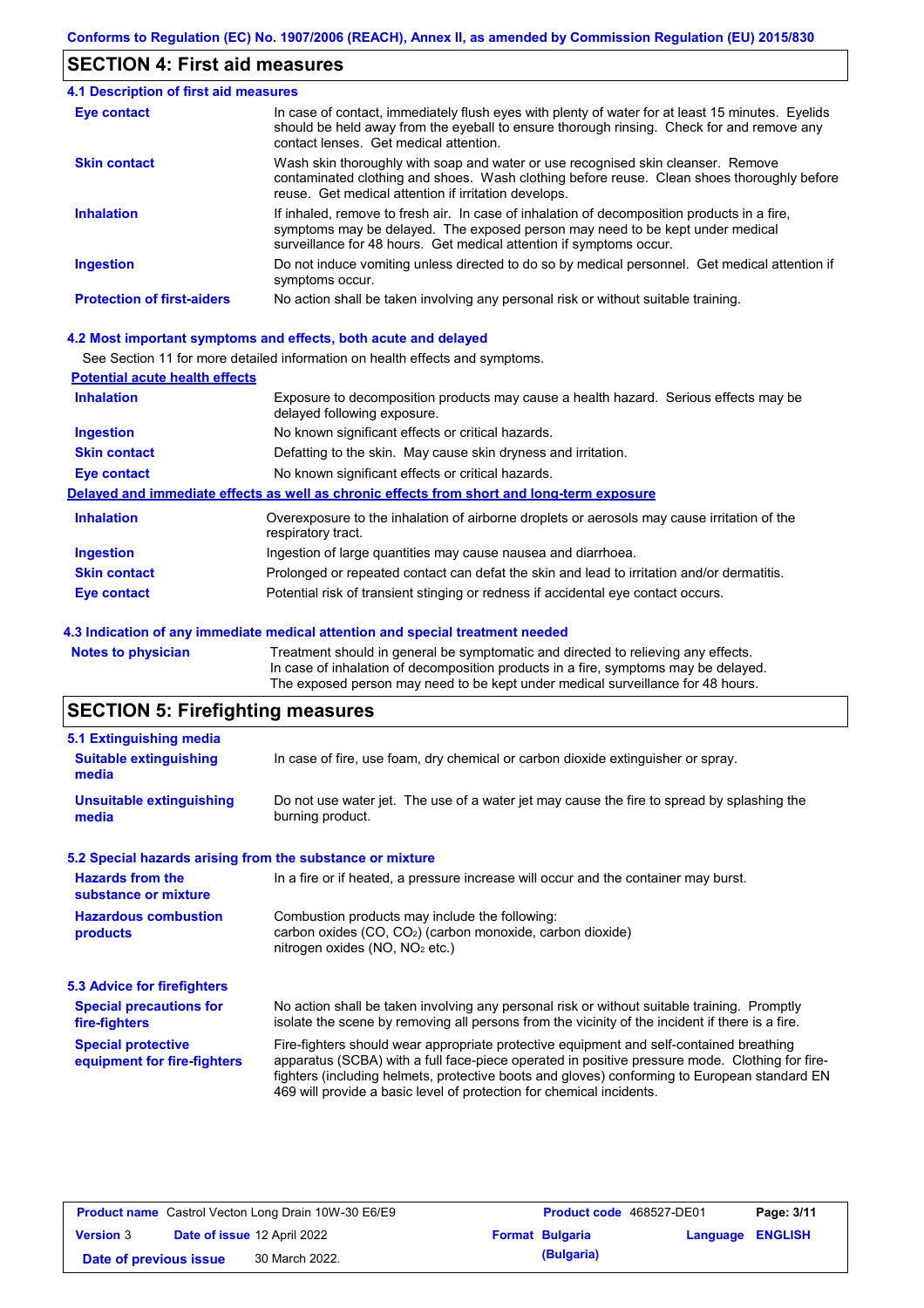## **SECTION 6: Accidental release measures**

|                                                          | 6.1 Personal precautions, protective equipment and emergency procedures                                                                                                                                                                                                                                                                                                                        |
|----------------------------------------------------------|------------------------------------------------------------------------------------------------------------------------------------------------------------------------------------------------------------------------------------------------------------------------------------------------------------------------------------------------------------------------------------------------|
| For non-emergency<br>personnel                           | No action shall be taken involving any personal risk or without suitable training. Evacuate<br>surrounding areas. Keep unnecessary and unprotected personnel from entering. Do not touch<br>or walk through spilt material. Floors may be slippery; use care to avoid falling. Put on<br>appropriate personal protective equipment.                                                            |
| For emergency responders                                 | If specialised clothing is required to deal with the spillage, take note of any information in<br>Section 8 on suitable and unsuitable materials. See also the information in "For non-<br>emergency personnel".                                                                                                                                                                               |
| <b>6.2 Environmental</b><br>precautions                  | Avoid dispersal of spilt material and runoff and contact with soil, waterways, drains and sewers.<br>Inform the relevant authorities if the product has caused environmental pollution (sewers,<br>waterways, soil or air).                                                                                                                                                                    |
| 6.3 Methods and material for containment and cleaning up |                                                                                                                                                                                                                                                                                                                                                                                                |
| <b>Small spill</b>                                       | Stop leak if without risk. Move containers from spill area. Absorb with an inert material and<br>place in an appropriate waste disposal container. Dispose of via a licensed waste disposal<br>contractor.                                                                                                                                                                                     |
| <b>Large spill</b>                                       | Stop leak if without risk. Move containers from spill area. Prevent entry into sewers, water<br>courses, basements or confined areas. Contain and collect spillage with non-combustible,<br>absorbent material e.g. sand, earth, vermiculite or diatomaceous earth and place in container<br>for disposal according to local regulations. Dispose of via a licensed waste disposal contractor. |
| 6.4 Reference to other<br><b>sections</b>                | See Section 1 for emergency contact information.<br>See Section 5 for firefighting measures.<br>See Section 8 for information on appropriate personal protective equipment.<br>See Section 12 for environmental precautions.<br>See Section 13 for additional waste treatment information.                                                                                                     |

# **SECTION 7: Handling and storage**

| 7.1 Precautions for safe handling                                                    |                                                                                                                                                                                                                                                                                                                                                                                                                                                                                          |
|--------------------------------------------------------------------------------------|------------------------------------------------------------------------------------------------------------------------------------------------------------------------------------------------------------------------------------------------------------------------------------------------------------------------------------------------------------------------------------------------------------------------------------------------------------------------------------------|
| <b>Protective measures</b>                                                           | Put on appropriate personal protective equipment.                                                                                                                                                                                                                                                                                                                                                                                                                                        |
| <b>Advice on general</b><br>occupational hygiene                                     | Eating, drinking and smoking should be prohibited in areas where this material is handled,<br>stored and processed. Wash thoroughly after handling. Remove contaminated clothing and<br>protective equipment before entering eating areas. See also Section 8 for additional<br>information on hygiene measures.                                                                                                                                                                         |
| <b>7.2 Conditions for safe</b><br>storage, including any<br><i>incompatibilities</i> | Store in accordance with local regulations. Store in a dry, cool and well-ventilated area, away<br>from incompatible materials (see Section 10). Keep away from heat and direct sunlight. Keep<br>container tightly closed and sealed until ready for use. Containers that have been opened must<br>be carefully resealed and kept upright to prevent leakage. Store and use only in equipment/<br>containers designed for use with this product. Do not store in unlabelled containers. |
| <b>Not suitable</b>                                                                  | Prolonged exposure to elevated temperature                                                                                                                                                                                                                                                                                                                                                                                                                                               |
| 7.3 Specific end use(s)                                                              |                                                                                                                                                                                                                                                                                                                                                                                                                                                                                          |
| <b>Recommendations</b>                                                               | See section 1.2 and Exposure scenarios in annex, if applicable.                                                                                                                                                                                                                                                                                                                                                                                                                          |
|                                                                                      | <b>SECTION 8: Exposure controls/personal protection</b>                                                                                                                                                                                                                                                                                                                                                                                                                                  |
| <b>8.1 Control parameters</b>                                                        |                                                                                                                                                                                                                                                                                                                                                                                                                                                                                          |
| <b>Occupational exposure limits</b>                                                  |                                                                                                                                                                                                                                                                                                                                                                                                                                                                                          |

| <b>Product/ingredient name</b>                                          | <b>Exposure limit values</b>                                                                                                                                                        |  |  |  |  |
|-------------------------------------------------------------------------|-------------------------------------------------------------------------------------------------------------------------------------------------------------------------------------|--|--|--|--|
| Distillates (petroleum), hydrotreated heavy paraffinic                  | Ministry of Labour and Social Policy and the Ministry of Health -<br>Ordinance No 13/2003. (Bulgaria).<br>Limit value 8 hours: 5 mg/m <sup>3</sup> 8 hours. Issued/Revised: 12/2006 |  |  |  |  |
| Lubricating oils (petroleum), C20-50, hydrotreated<br>neutral oil-based | Ministry of Labour and Social Policy and the Ministry of Health -<br>Ordinance No 13/2003. (Bulgaria).<br>Limit value 8 hours: 5 mg/m <sup>3</sup> 8 hours. Issued/Revised: 12/2006 |  |  |  |  |
| Distillates (petroleum), solvent-dewaxed heavy<br>paraffinic            | Ministry of Labour and Social Policy and the Ministry of Health -<br>Ordinance No 13/2003. (Bulgaria).<br>Limit value 8 hours: 5 mg/m <sup>3</sup> 8 hours. Issued/Revised: 12/2006 |  |  |  |  |
| Distillates (petroleum), hydrotreated light paraffinic                  | Ministry of Labour and Social Policy and the Ministry of Health -<br>Ordinance No 13/2003. (Bulgaria).                                                                              |  |  |  |  |
| <b>Product name</b> Castrol Vecton Long Drain 10W-30 E6/E9              | Product code 468527-DE01<br>Page: 4/11                                                                                                                                              |  |  |  |  |
| <b>Version 3</b><br><b>Date of issue 12 April 2022</b>                  | <b>ENGLISH</b><br><b>Format Bulgaria</b><br>Language                                                                                                                                |  |  |  |  |
| 30 March 2022.<br>Date of previous issue                                | (Bulgaria)                                                                                                                                                                          |  |  |  |  |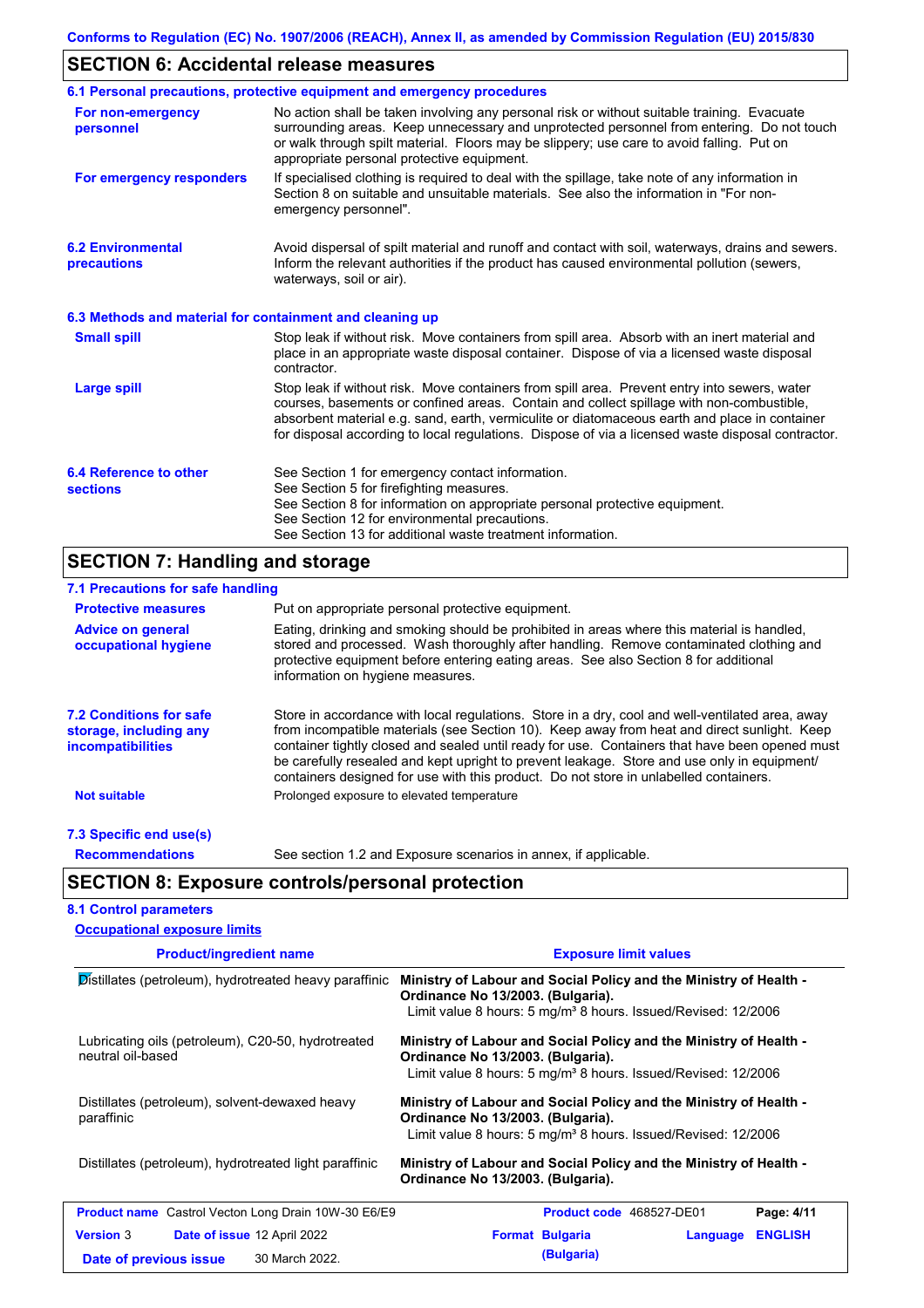## **SECTION 8: Exposure controls/personal protection**

Limit value 8 hours: 5 mg/m<sup>3</sup> 8 hours. Issued/Revised: 12/2006

Whilst specific OELs for certain components may be shown in this section, other components may be present in any mist, vapour or dust produced. Therefore, the specific OELs may not be applicable to the product as a whole and are provided for guidance only.

**Recommended monitoring procedures**

If this product contains ingredients with exposure limits, personal, workplace atmosphere or biological monitoring may be required to determine the effectiveness of the ventilation or other control measures and/or the necessity to use respiratory protective equipment. Reference should be made to monitoring standards, such as the following: European Standard EN 689 (Workplace atmospheres - Guidance for the assessment of exposure by inhalation to chemical agents for comparison with limit values and measurement strategy) European Standard EN 14042 (Workplace atmospheres - Guide for the application and use of procedures for the assessment of exposure to chemical and biological agents) European Standard EN 482 (Workplace atmospheres - General requirements for the performance of procedures for the measurement of chemical agents) Reference to national guidance documents for methods for the determination of hazardous substances will also be required.

#### **Derived No Effect Level**

No DNELs/DMELs available.

#### **Predicted No Effect Concentration**

No PNECs available

| concentrations below their respective occupational exposure limits.<br>All activities involving chemicals should be assessed for their risks to health, to ensure<br>exposures are adequately controlled. Personal protective equipment should only be considered<br>after other forms of control measures (e.g. engineering controls) have been suitably evaluated.<br>Personal protective equipment should conform to appropriate standards, be suitable for use, be<br>kept in good condition and properly maintained.<br>Your supplier of personal protective equipment should be consulted for advice on selection and<br>appropriate standards. For further information contact your national organisation for standards.<br>The final choice of protective equipment will depend upon a risk assessment. It is important to<br>ensure that all items of personal protective equipment are compatible.<br><b>Individual protection measures</b><br><b>Hygiene measures</b><br>Wash hands, forearms and face thoroughly after handling chemical products, before eating,<br>smoking and using the lavatory and at the end of the working period. Ensure that eyewash<br>stations and safety showers are close to the workstation location.<br>In case of insufficient ventilation, wear suitable respiratory equipment.<br><b>Respiratory protection</b><br>The correct choice of respiratory protection depends upon the chemicals being handled, the<br>conditions of work and use, and the condition of the respiratory equipment. Safety procedures<br>should be developed for each intended application. Respiratory protection equipment should<br>therefore be chosen in consultation with the supplier/manufacturer and with a full assessment<br>of the working conditions.<br><b>Eye/face protection</b><br>Safety glasses with side shields.<br><b>Skin protection</b><br><b>General Information:</b><br><b>Hand protection</b><br>Because specific work environments and material handling practices vary, safety procedures<br>should be developed for each intended application. The correct choice of protective gloves<br>depends upon the chemicals being handled, and the conditions of work and use. Most gloves<br>provide protection for only a limited time before they must be discarded and replaced (even the<br>best chemically resistant gloves will break down after repeated chemical exposures).<br>Gloves should be chosen in consultation with the supplier / manufacturer and taking account of<br>a full assessment of the working conditions.<br>Recommended: Nitrile gloves.<br><b>Breakthrough time:</b><br>Breakthrough time data are generated by glove manufacturers under laboratory test conditions<br>and represent how long a glove can be expected to provide effective permeation resistance. It<br>is important when following breakthrough time recommendations that actual workplace<br>conditions are taken into account. Always consult with your glove supplier for up-to-date<br>technical information on breakthrough times for the recommended glove type.<br>Our recommendations on the selection of gloves are as follows:<br>Continuous contact: | <b>8.2 Exposure controls</b><br><b>Appropriate engineering</b> | Provide exhaust ventilation or other engineering controls to keep the relevant airborne |  |
|-----------------------------------------------------------------------------------------------------------------------------------------------------------------------------------------------------------------------------------------------------------------------------------------------------------------------------------------------------------------------------------------------------------------------------------------------------------------------------------------------------------------------------------------------------------------------------------------------------------------------------------------------------------------------------------------------------------------------------------------------------------------------------------------------------------------------------------------------------------------------------------------------------------------------------------------------------------------------------------------------------------------------------------------------------------------------------------------------------------------------------------------------------------------------------------------------------------------------------------------------------------------------------------------------------------------------------------------------------------------------------------------------------------------------------------------------------------------------------------------------------------------------------------------------------------------------------------------------------------------------------------------------------------------------------------------------------------------------------------------------------------------------------------------------------------------------------------------------------------------------------------------------------------------------------------------------------------------------------------------------------------------------------------------------------------------------------------------------------------------------------------------------------------------------------------------------------------------------------------------------------------------------------------------------------------------------------------------------------------------------------------------------------------------------------------------------------------------------------------------------------------------------------------------------------------------------------------------------------------------------------------------------------------------------------------------------------------------------------------------------------------------------------------------------------------------------------------------------------------------------------------------------------------------------------------------------------------------------------------------------------------------------------------------------------------------------------------------------------------------------------------------------------------------------------------------------------------------|----------------------------------------------------------------|-----------------------------------------------------------------------------------------|--|
|                                                                                                                                                                                                                                                                                                                                                                                                                                                                                                                                                                                                                                                                                                                                                                                                                                                                                                                                                                                                                                                                                                                                                                                                                                                                                                                                                                                                                                                                                                                                                                                                                                                                                                                                                                                                                                                                                                                                                                                                                                                                                                                                                                                                                                                                                                                                                                                                                                                                                                                                                                                                                                                                                                                                                                                                                                                                                                                                                                                                                                                                                                                                                                                                                 | controls                                                       |                                                                                         |  |
|                                                                                                                                                                                                                                                                                                                                                                                                                                                                                                                                                                                                                                                                                                                                                                                                                                                                                                                                                                                                                                                                                                                                                                                                                                                                                                                                                                                                                                                                                                                                                                                                                                                                                                                                                                                                                                                                                                                                                                                                                                                                                                                                                                                                                                                                                                                                                                                                                                                                                                                                                                                                                                                                                                                                                                                                                                                                                                                                                                                                                                                                                                                                                                                                                 |                                                                |                                                                                         |  |
|                                                                                                                                                                                                                                                                                                                                                                                                                                                                                                                                                                                                                                                                                                                                                                                                                                                                                                                                                                                                                                                                                                                                                                                                                                                                                                                                                                                                                                                                                                                                                                                                                                                                                                                                                                                                                                                                                                                                                                                                                                                                                                                                                                                                                                                                                                                                                                                                                                                                                                                                                                                                                                                                                                                                                                                                                                                                                                                                                                                                                                                                                                                                                                                                                 |                                                                |                                                                                         |  |
|                                                                                                                                                                                                                                                                                                                                                                                                                                                                                                                                                                                                                                                                                                                                                                                                                                                                                                                                                                                                                                                                                                                                                                                                                                                                                                                                                                                                                                                                                                                                                                                                                                                                                                                                                                                                                                                                                                                                                                                                                                                                                                                                                                                                                                                                                                                                                                                                                                                                                                                                                                                                                                                                                                                                                                                                                                                                                                                                                                                                                                                                                                                                                                                                                 |                                                                |                                                                                         |  |
|                                                                                                                                                                                                                                                                                                                                                                                                                                                                                                                                                                                                                                                                                                                                                                                                                                                                                                                                                                                                                                                                                                                                                                                                                                                                                                                                                                                                                                                                                                                                                                                                                                                                                                                                                                                                                                                                                                                                                                                                                                                                                                                                                                                                                                                                                                                                                                                                                                                                                                                                                                                                                                                                                                                                                                                                                                                                                                                                                                                                                                                                                                                                                                                                                 |                                                                |                                                                                         |  |
|                                                                                                                                                                                                                                                                                                                                                                                                                                                                                                                                                                                                                                                                                                                                                                                                                                                                                                                                                                                                                                                                                                                                                                                                                                                                                                                                                                                                                                                                                                                                                                                                                                                                                                                                                                                                                                                                                                                                                                                                                                                                                                                                                                                                                                                                                                                                                                                                                                                                                                                                                                                                                                                                                                                                                                                                                                                                                                                                                                                                                                                                                                                                                                                                                 |                                                                |                                                                                         |  |
|                                                                                                                                                                                                                                                                                                                                                                                                                                                                                                                                                                                                                                                                                                                                                                                                                                                                                                                                                                                                                                                                                                                                                                                                                                                                                                                                                                                                                                                                                                                                                                                                                                                                                                                                                                                                                                                                                                                                                                                                                                                                                                                                                                                                                                                                                                                                                                                                                                                                                                                                                                                                                                                                                                                                                                                                                                                                                                                                                                                                                                                                                                                                                                                                                 |                                                                |                                                                                         |  |
|                                                                                                                                                                                                                                                                                                                                                                                                                                                                                                                                                                                                                                                                                                                                                                                                                                                                                                                                                                                                                                                                                                                                                                                                                                                                                                                                                                                                                                                                                                                                                                                                                                                                                                                                                                                                                                                                                                                                                                                                                                                                                                                                                                                                                                                                                                                                                                                                                                                                                                                                                                                                                                                                                                                                                                                                                                                                                                                                                                                                                                                                                                                                                                                                                 |                                                                |                                                                                         |  |
|                                                                                                                                                                                                                                                                                                                                                                                                                                                                                                                                                                                                                                                                                                                                                                                                                                                                                                                                                                                                                                                                                                                                                                                                                                                                                                                                                                                                                                                                                                                                                                                                                                                                                                                                                                                                                                                                                                                                                                                                                                                                                                                                                                                                                                                                                                                                                                                                                                                                                                                                                                                                                                                                                                                                                                                                                                                                                                                                                                                                                                                                                                                                                                                                                 |                                                                |                                                                                         |  |
|                                                                                                                                                                                                                                                                                                                                                                                                                                                                                                                                                                                                                                                                                                                                                                                                                                                                                                                                                                                                                                                                                                                                                                                                                                                                                                                                                                                                                                                                                                                                                                                                                                                                                                                                                                                                                                                                                                                                                                                                                                                                                                                                                                                                                                                                                                                                                                                                                                                                                                                                                                                                                                                                                                                                                                                                                                                                                                                                                                                                                                                                                                                                                                                                                 |                                                                |                                                                                         |  |
|                                                                                                                                                                                                                                                                                                                                                                                                                                                                                                                                                                                                                                                                                                                                                                                                                                                                                                                                                                                                                                                                                                                                                                                                                                                                                                                                                                                                                                                                                                                                                                                                                                                                                                                                                                                                                                                                                                                                                                                                                                                                                                                                                                                                                                                                                                                                                                                                                                                                                                                                                                                                                                                                                                                                                                                                                                                                                                                                                                                                                                                                                                                                                                                                                 |                                                                |                                                                                         |  |
|                                                                                                                                                                                                                                                                                                                                                                                                                                                                                                                                                                                                                                                                                                                                                                                                                                                                                                                                                                                                                                                                                                                                                                                                                                                                                                                                                                                                                                                                                                                                                                                                                                                                                                                                                                                                                                                                                                                                                                                                                                                                                                                                                                                                                                                                                                                                                                                                                                                                                                                                                                                                                                                                                                                                                                                                                                                                                                                                                                                                                                                                                                                                                                                                                 |                                                                |                                                                                         |  |
| <b>Product name</b> Castrol Vecton Long Drain 10W-30 E6/E9<br>Product code 468527-DE01<br>Page: 5/11                                                                                                                                                                                                                                                                                                                                                                                                                                                                                                                                                                                                                                                                                                                                                                                                                                                                                                                                                                                                                                                                                                                                                                                                                                                                                                                                                                                                                                                                                                                                                                                                                                                                                                                                                                                                                                                                                                                                                                                                                                                                                                                                                                                                                                                                                                                                                                                                                                                                                                                                                                                                                                                                                                                                                                                                                                                                                                                                                                                                                                                                                                            |                                                                |                                                                                         |  |

| <b>Version 3</b>       | <b>Date of issue 12 April 2022</b> |                | <b>Format Bulgaria</b> | Language ENGLISH |  |
|------------------------|------------------------------------|----------------|------------------------|------------------|--|
| Date of previous issue |                                    | 30 March 2022. | (Bulgaria)             |                  |  |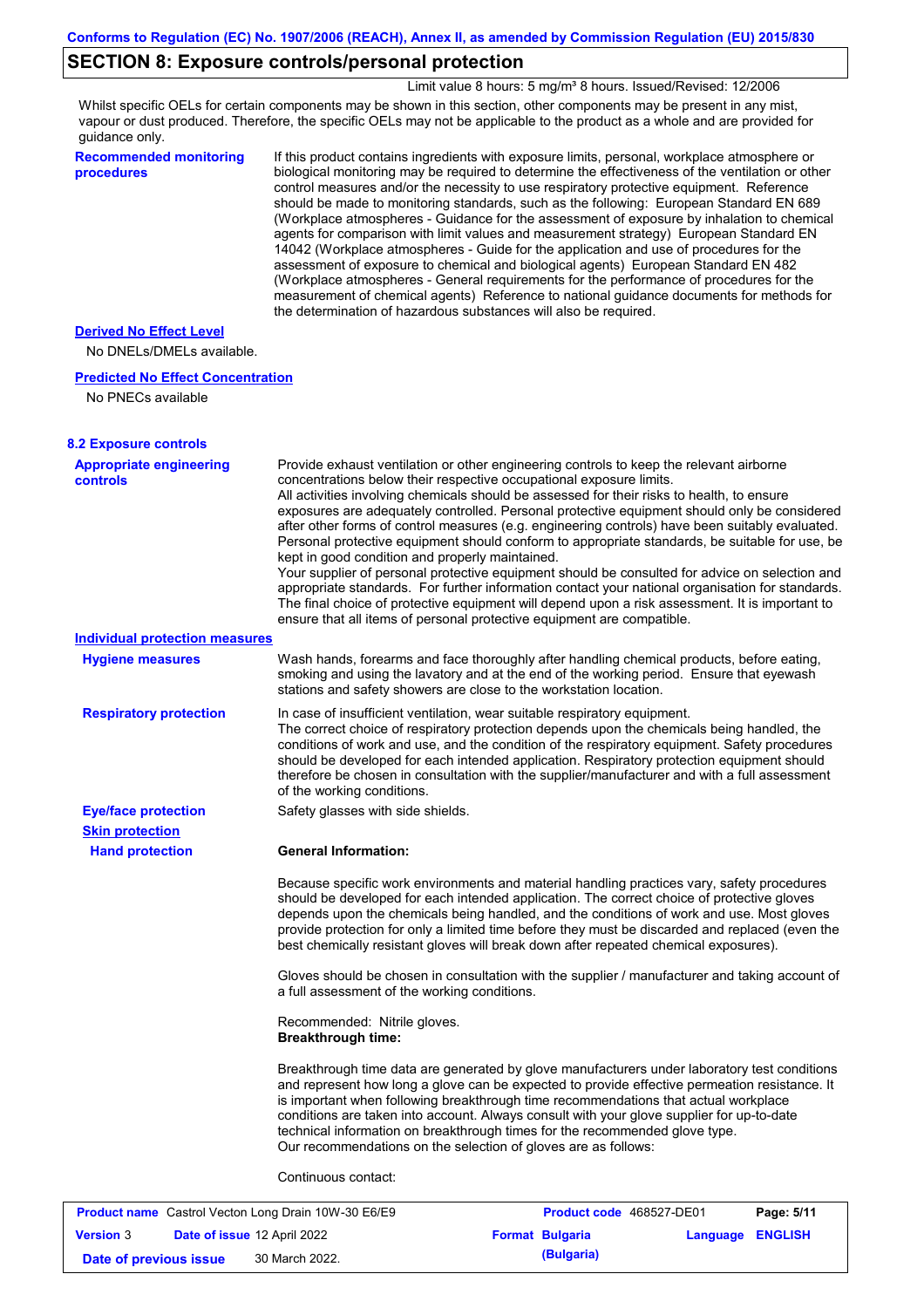# **SECTION 8: Exposure controls/personal protection**

|                                                  | Gloves with a minimum breakthrough time of 240 minutes, or >480 minutes if suitable gloves<br>can be obtained.<br>If suitable gloves are not available to offer that level of protection, gloves with shorter<br>breakthrough times may be acceptable as long as appropriate glove maintenance and<br>replacement regimes are determined and adhered to.                                                                                                                                                                                                                                                                                                                              |
|--------------------------------------------------|---------------------------------------------------------------------------------------------------------------------------------------------------------------------------------------------------------------------------------------------------------------------------------------------------------------------------------------------------------------------------------------------------------------------------------------------------------------------------------------------------------------------------------------------------------------------------------------------------------------------------------------------------------------------------------------|
|                                                  | Short-term / splash protection:                                                                                                                                                                                                                                                                                                                                                                                                                                                                                                                                                                                                                                                       |
|                                                  | Recommended breakthrough times as above.<br>It is recognised that for short-term, transient exposures, gloves with shorter breakthrough times<br>may commonly be used. Therefore, appropriate maintenance and replacement regimes must<br>be determined and rigorously followed.                                                                                                                                                                                                                                                                                                                                                                                                      |
|                                                  | <b>Glove Thickness:</b>                                                                                                                                                                                                                                                                                                                                                                                                                                                                                                                                                                                                                                                               |
|                                                  | For general applications, we recommend gloves with a thickness typically greater than 0.35 mm.                                                                                                                                                                                                                                                                                                                                                                                                                                                                                                                                                                                        |
|                                                  | It should be emphasised that glove thickness is not necessarily a good predictor of glove<br>resistance to a specific chemical, as the permeation efficiency of the glove will be dependent<br>on the exact composition of the glove material. Therefore, glove selection should also be based<br>on consideration of the task requirements and knowledge of breakthrough times.<br>Glove thickness may also vary depending on the glove manufacturer, the glove type and the<br>glove model. Therefore, the manufacturers' technical data should always be taken into account<br>to ensure selection of the most appropriate glove for the task.                                     |
|                                                  | Note: Depending on the activity being conducted, gloves of varying thickness may be required<br>for specific tasks. For example:                                                                                                                                                                                                                                                                                                                                                                                                                                                                                                                                                      |
|                                                  | • Thinner gloves (down to 0.1 mm or less) may be required where a high degree of manual<br>dexterity is needed. However, these gloves are only likely to give short duration protection and<br>would normally be just for single use applications, then disposed of.                                                                                                                                                                                                                                                                                                                                                                                                                  |
|                                                  | • Thicker gloves (up to 3 mm or more) may be required where there is a mechanical (as well<br>as a chemical) risk i.e. where there is abrasion or puncture potential.                                                                                                                                                                                                                                                                                                                                                                                                                                                                                                                 |
| <b>Skin and body</b>                             | Use of protective clothing is good industrial practice.<br>Personal protective equipment for the body should be selected based on the task being<br>performed and the risks involved and should be approved by a specialist before handling this<br>product.<br>Cotton or polyester/cotton overalls will only provide protection against light superficial<br>contamination that will not soak through to the skin. Overalls should be laundered on a regular<br>basis. When the risk of skin exposure is high (e.g. when cleaning up spillages or if there is a<br>risk of splashing) then chemical resistant aprons and/or impervious chemical suits and boots<br>will be required. |
| <b>Refer to standards:</b>                       | Respiratory protection: EN 529<br>Gloves: EN 420, EN 374<br>Eye protection: EN 166<br>Filtering half-mask: EN 149<br>Filtering half-mask with valve: EN 405<br>Half-mask: EN 140 plus filter<br>Full-face mask: EN 136 plus filter<br>Particulate filters: EN 143<br>Gas/combined filters: EN 14387                                                                                                                                                                                                                                                                                                                                                                                   |
| <b>Environmental exposure</b><br><b>controls</b> | Emissions from ventilation or work process equipment should be checked to ensure they<br>comply with the requirements of environmental protection legislation. In some cases, fume<br>scrubbers, filters or engineering modifications to the process equipment will be necessary to<br>reduce emissions to acceptable levels.                                                                                                                                                                                                                                                                                                                                                         |
|                                                  | <b>SECTION 9: Physical and chemical properties</b>                                                                                                                                                                                                                                                                                                                                                                                                                                                                                                                                                                                                                                    |
|                                                  |                                                                                                                                                                                                                                                                                                                                                                                                                                                                                                                                                                                                                                                                                       |

The conditions of measurement of all properties are at standard temperature and pressure unless otherwise indicated.

#### **9.1 Information on basic physical and chemical properties**

| Liquid.                                  |                                                                                                             |            |                        |                          |
|------------------------------------------|-------------------------------------------------------------------------------------------------------------|------------|------------------------|--------------------------|
| Amber.                                   |                                                                                                             |            |                        |                          |
| Not available.                           |                                                                                                             |            |                        |                          |
| Not available.<br><b>Odour threshold</b> |                                                                                                             |            |                        |                          |
|                                          |                                                                                                             |            |                        | Page: 6/11               |
|                                          |                                                                                                             |            | Language               | <b>ENGLISH</b>           |
|                                          |                                                                                                             | (Bulgaria) |                        |                          |
|                                          | <b>Product name</b> Castrol Vecton Long Drain 10W-30 E6/E9<br>Date of issue 12 April 2022<br>30 March 2022. |            | <b>Format Bulgaria</b> | Product code 468527-DE01 |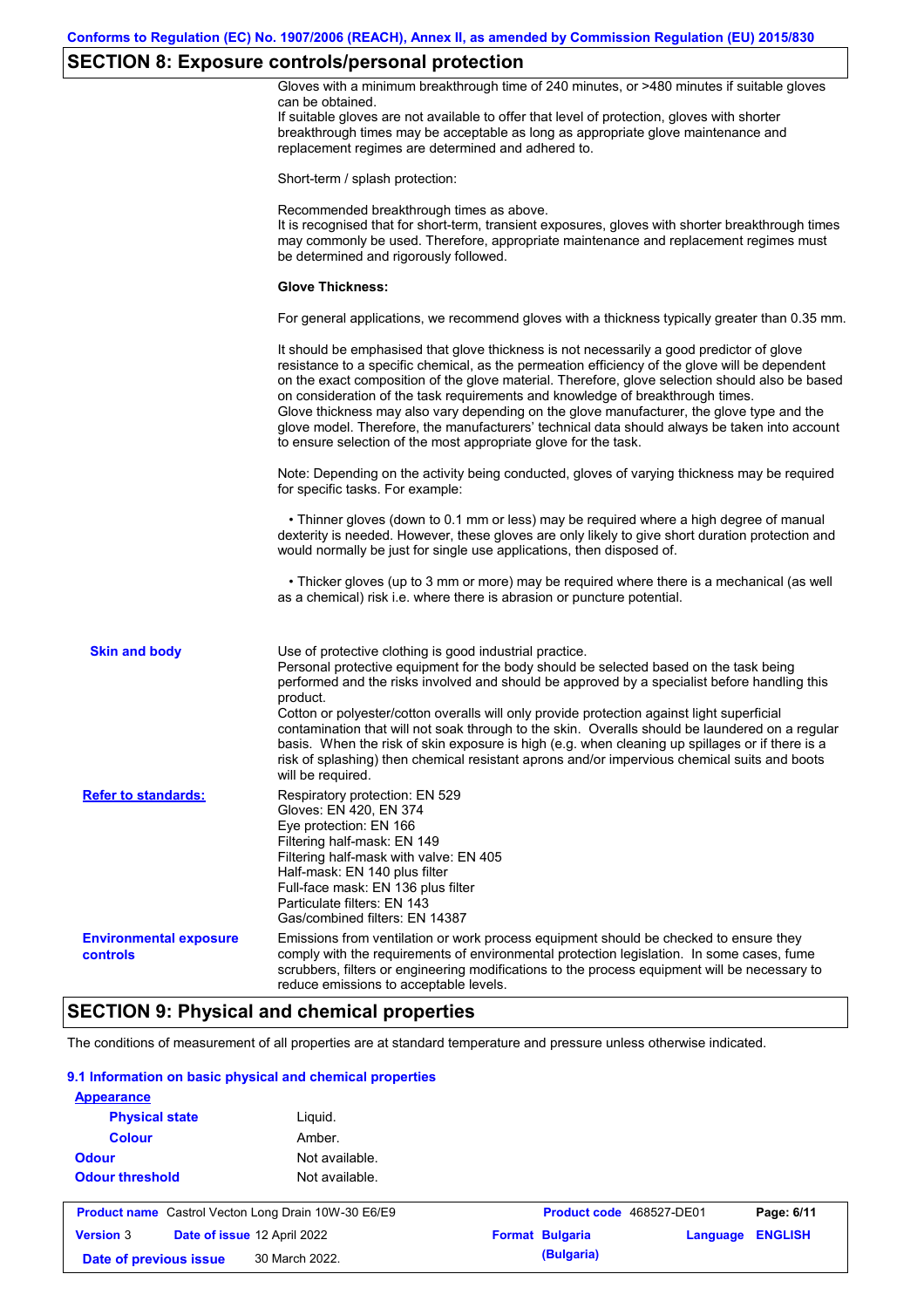## **SECTION 9: Physical and chemical properties**

| pH                                                     | Not applicable.                       |
|--------------------------------------------------------|---------------------------------------|
| <b>Melting point/freezing point</b>                    | Not available.                        |
| Initial boiling point and boiling<br>range             | Not available.                        |
| <b>Pour point</b>                                      | -42 $^{\circ}$ C                      |
| <b>Flash point</b>                                     | Open cup: 232°C (449.6°F) [Cleveland] |
| <b>Evaporation rate</b>                                | Not available.                        |
| <b>Flammability (solid, gas)</b>                       | Not available.                        |
| <b>Upper/lower flammability or</b><br>explosive limits | Not available.                        |

**Vapour pressure**

Not available.

|                                                   |                                                                                                                                           | Vapour Pressure at 20°C |                 |                    | Vapour pressure at 50°C |               |               |
|---------------------------------------------------|-------------------------------------------------------------------------------------------------------------------------------------------|-------------------------|-----------------|--------------------|-------------------------|---------------|---------------|
|                                                   | Ingredient name mm Hg kPa                                                                                                                 |                         |                 | <b>Method</b>      | mm<br>Hg                | kPa           | <b>Method</b> |
|                                                   | Distillates (petroleum),<br>hydrotreated heavy<br>paraffinic                                                                              | < 0.08                  | < 0.011         | <b>ASTM D 5191</b> |                         |               |               |
|                                                   | Lubricating oils<br>(petroleum), C20-50,<br>hydrotreated neutral oil-<br>based                                                            | < 0.08                  | < 0.011         | <b>ASTM D 5191</b> |                         |               |               |
|                                                   | Distillates (petroleum),<br>solvent-dewaxed<br>heavy paraffinic                                                                           | < 0.08                  | < 0.011         | <b>ASTM D 5191</b> |                         |               |               |
|                                                   | Distillates (petroleum),<br>hydrotreated light<br>paraffinic                                                                              | < 0.08                  | < 0.011         | <b>ASTM D 5191</b> |                         |               |               |
| <b>Vapour density</b>                             | Not available.                                                                                                                            |                         |                 |                    |                         |               |               |
| <b>Relative density</b>                           | Not available.                                                                                                                            |                         |                 |                    |                         |               |               |
| <b>Density</b>                                    | <1000 kg/m <sup>3</sup> (<1 g/cm <sup>3</sup> ) at 15 <sup>°</sup> C                                                                      |                         |                 |                    |                         |               |               |
| <b>Solubility(ies)</b>                            | insoluble in water.                                                                                                                       |                         |                 |                    |                         |               |               |
| <b>Partition coefficient: n-octanol/</b><br>water | Not applicable.                                                                                                                           |                         |                 |                    |                         |               |               |
| <b>Auto-ignition temperature</b>                  | <b>Ingredient name</b>                                                                                                                    |                         | $\rm ^{\circ}C$ | °F                 |                         | <b>Method</b> |               |
|                                                   | reaction mass of isomers of:<br>C7-9-alkyl 3-(3,5-di-tert-butyl-<br>4-hydroxyphenyl) propionate                                           |                         | 365             | 689                |                         |               |               |
| <b>Decomposition temperature</b>                  | Not available.                                                                                                                            |                         |                 |                    |                         |               |               |
| <b>Viscosity</b>                                  | Kinematic: 83.4 mm <sup>2</sup> /s (83.4 cSt) at 40 $\degree$ C<br>Kinematic: 11.7 to 12.5 mm <sup>2</sup> /s (11.7 to 12.5 cSt) at 100°C |                         |                 |                    |                         |               |               |
| <b>Explosive properties</b>                       | Not available.                                                                                                                            |                         |                 |                    |                         |               |               |
| <b>Oxidising properties</b>                       | Not available.                                                                                                                            |                         |                 |                    |                         |               |               |
| <b>Particle characteristics</b>                   |                                                                                                                                           |                         |                 |                    |                         |               |               |
| <b>Median particle size</b>                       | Not applicable.                                                                                                                           |                         |                 |                    |                         |               |               |
| 9.2 Other information                             |                                                                                                                                           |                         |                 |                    |                         |               |               |
| No additional information.                        |                                                                                                                                           |                         |                 |                    |                         |               |               |
|                                                   |                                                                                                                                           |                         |                 |                    |                         |               |               |

# **SECTION 10: Stability and reactivity**

| <b>10.1 Reactivity</b>                                                                                                                                                                                                       | No specific test data available for this product. Refer to Conditions to avoid and Incompatible<br>materials for additional information. |                        |                                 |                |  |  |
|------------------------------------------------------------------------------------------------------------------------------------------------------------------------------------------------------------------------------|------------------------------------------------------------------------------------------------------------------------------------------|------------------------|---------------------------------|----------------|--|--|
| <b>10.2 Chemical stability</b>                                                                                                                                                                                               | The product is stable.                                                                                                                   |                        |                                 |                |  |  |
| <b>10.3 Possibility of</b><br>Under normal conditions of storage and use, hazardous reactions will not occur.<br>hazardous reactions<br>Under normal conditions of storage and use, hazardous polymerisation will not occur. |                                                                                                                                          |                        |                                 |                |  |  |
| <b>10.4 Conditions to avoid</b>                                                                                                                                                                                              | Avoid all possible sources of ignition (spark or flame).                                                                                 |                        |                                 |                |  |  |
| 10.5 Incompatible materials                                                                                                                                                                                                  | Reactive or incompatible with the following materials: oxidising materials.                                                              |                        |                                 |                |  |  |
| <b>Product name</b> Castrol Vecton Long Drain 10W-30 E6/E9                                                                                                                                                                   |                                                                                                                                          |                        | <b>Product code</b> 468527-DE01 | Page: 7/11     |  |  |
| <b>Version 3</b><br>Date of issue 12 April 2022                                                                                                                                                                              |                                                                                                                                          | <b>Format Bulgaria</b> | Language                        | <b>ENGLISH</b> |  |  |
| Date of previous issue                                                                                                                                                                                                       | 30 March 2022.                                                                                                                           | (Bulgaria)             |                                 |                |  |  |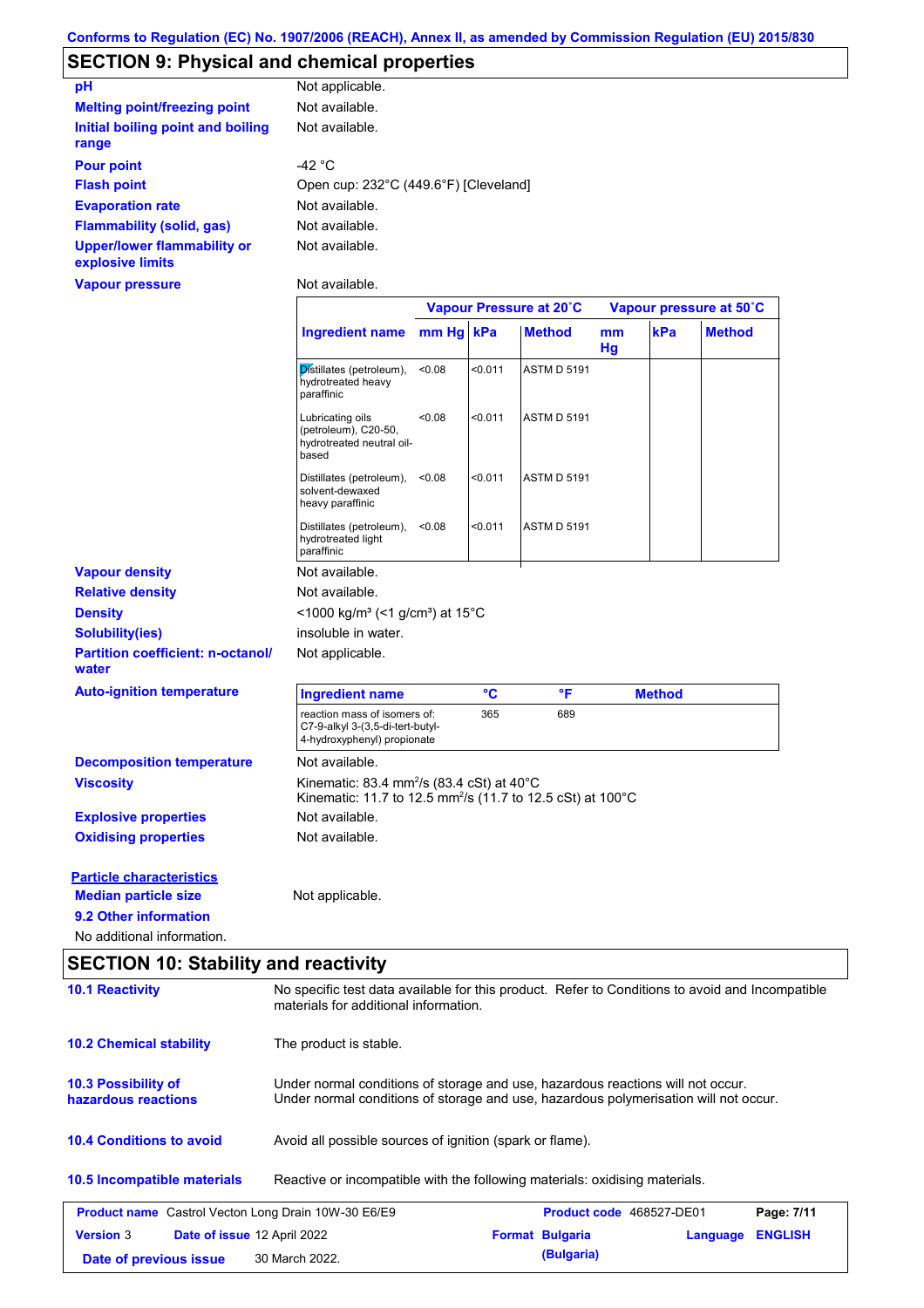## **SECTION 10: Stability and reactivity**

**10.6 Hazardous** 

**decomposition products** Under normal conditions of storage and use, hazardous decomposition products should not be produced.

### **SECTION 11: Toxicological information**

| 11.1 Information on toxicological effects          |                                                                                                                                                                                                                                                                                                                                                                                                                 |
|----------------------------------------------------|-----------------------------------------------------------------------------------------------------------------------------------------------------------------------------------------------------------------------------------------------------------------------------------------------------------------------------------------------------------------------------------------------------------------|
| <b>Acute toxicity estimates</b>                    |                                                                                                                                                                                                                                                                                                                                                                                                                 |
| Not available.                                     |                                                                                                                                                                                                                                                                                                                                                                                                                 |
| <b>Information on likely</b><br>routes of exposure | Routes of entry anticipated: Dermal, Inhalation.                                                                                                                                                                                                                                                                                                                                                                |
| <b>Potential acute health effects</b>              |                                                                                                                                                                                                                                                                                                                                                                                                                 |
| <b>Inhalation</b>                                  | Exposure to decomposition products may cause a health hazard. Serious effects may be<br>delayed following exposure.                                                                                                                                                                                                                                                                                             |
| <b>Ingestion</b>                                   | No known significant effects or critical hazards.                                                                                                                                                                                                                                                                                                                                                               |
| <b>Skin contact</b>                                | Defatting to the skin. May cause skin dryness and irritation.                                                                                                                                                                                                                                                                                                                                                   |
| <b>Eye contact</b>                                 | No known significant effects or critical hazards.                                                                                                                                                                                                                                                                                                                                                               |
|                                                    | <b>Symptoms related to the physical, chemical and toxicological characteristics</b>                                                                                                                                                                                                                                                                                                                             |
| <b>Inhalation</b>                                  | No specific data.                                                                                                                                                                                                                                                                                                                                                                                               |
| <b>Ingestion</b>                                   | No specific data.                                                                                                                                                                                                                                                                                                                                                                                               |
| <b>Skin contact</b>                                | Adverse symptoms may include the following:<br>irritation<br>dryness<br>cracking                                                                                                                                                                                                                                                                                                                                |
| <b>Eye contact</b>                                 | No specific data.                                                                                                                                                                                                                                                                                                                                                                                               |
|                                                    | Delayed and immediate effects as well as chronic effects from short and long-term exposure                                                                                                                                                                                                                                                                                                                      |
| <b>Inhalation</b>                                  | Overexposure to the inhalation of airborne droplets or aerosols may cause irritation of the<br>respiratory tract.                                                                                                                                                                                                                                                                                               |
| <b>Ingestion</b>                                   | Ingestion of large quantities may cause nausea and diarrhoea.                                                                                                                                                                                                                                                                                                                                                   |
| <b>Skin contact</b>                                | Prolonged or repeated contact can defat the skin and lead to irritation and/or dermatitis.                                                                                                                                                                                                                                                                                                                      |
| <b>Eye contact</b>                                 | Potential risk of transient stinging or redness if accidental eye contact occurs.                                                                                                                                                                                                                                                                                                                               |
| <b>Potential chronic health effects</b>            |                                                                                                                                                                                                                                                                                                                                                                                                                 |
| General                                            | <b>USED ENGINE OILS</b><br>Combustion products resulting from the operation of internal combustion engines contaminate<br>engine oils during use. Used engine oil may contain hazardous components which have the<br>potential to cause skin cancer. Frequent or prolonged contact with all types and makes of used<br>engine oil must therefore be avoided and a high standard of personal hygiene maintained. |
| <b>Carcinogenicity</b>                             | No known significant effects or critical hazards.                                                                                                                                                                                                                                                                                                                                                               |
| <b>Mutagenicity</b>                                | No known significant effects or critical hazards.                                                                                                                                                                                                                                                                                                                                                               |
| <b>Developmental effects</b>                       | No known significant effects or critical hazards.                                                                                                                                                                                                                                                                                                                                                               |
| <b>Fertility effects</b>                           | No known significant effects or critical hazards.                                                                                                                                                                                                                                                                                                                                                               |

### **SECTION 12: Ecological information**

**12.1 Toxicity**

**Environmental hazards** Not classified as dangerous

#### **12.2 Persistence and degradability**

Expected to be biodegradable.

#### **12.3 Bioaccumulative potential**

This product is not expected to bioaccumulate through food chains in the environment.

#### **Mobility** Spillages may penetrate the soil causing ground water contamination. **12.4 Mobility in soil Soil/water partition coefficient (KOC)** Not available.

## **12.5 Results of PBT and vPvB assessment**

Product does not meet the criteria for PBT or vPvB according to Regulation (EC) No. 1907/2006, Annex XIII.

|                        | <b>Product name</b> Castrol Vecton Long Drain 10W-30 E6/E9 | <b>Product code</b> 468527-DE01 |                         | Page: 8/11 |
|------------------------|------------------------------------------------------------|---------------------------------|-------------------------|------------|
| <b>Version 3</b>       | <b>Date of issue 12 April 2022</b>                         | <b>Format Bulgaria</b>          | <b>Language ENGLISH</b> |            |
| Date of previous issue | 30 March 2022.                                             | (Bulgaria)                      |                         |            |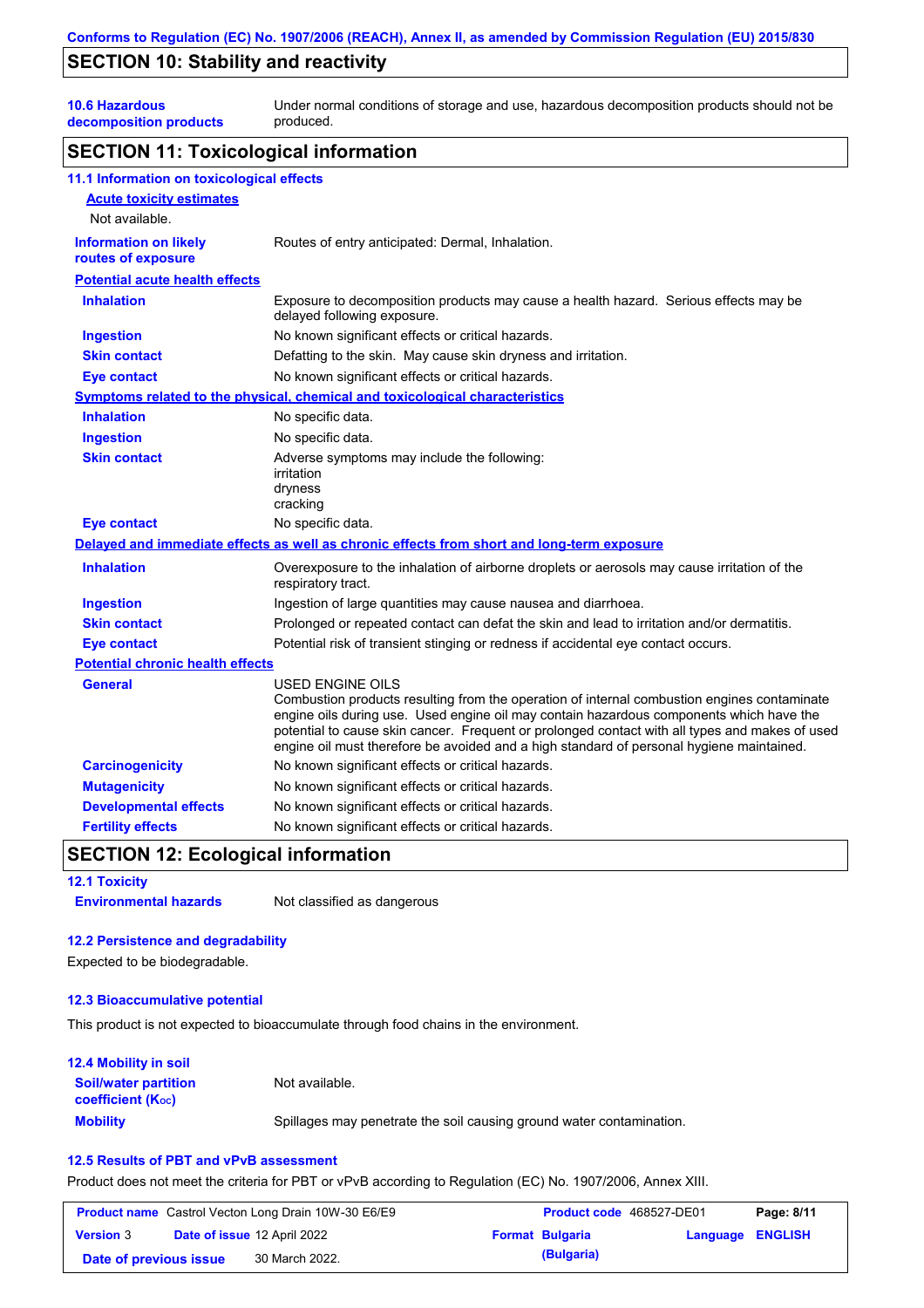## **SECTION 12: Ecological information**

#### **12.6 Other adverse effects**

**Other ecological information**

Spills may form a film on water surfaces causing physical damage to organisms. Oxygen transfer could also be impaired.

## **SECTION 13: Disposal considerations**

#### **13.1 Waste treatment methods**

#### **Product**

**Methods of disposal**

Where possible, arrange for product to be recycled. Dispose of via an authorised person/ licensed waste disposal contractor in accordance with local regulations.

### **Hazardous waste** Yes.

| European waste catalogue (EWC)                                                                                              |                                                                  |  |  |  |  |
|-----------------------------------------------------------------------------------------------------------------------------|------------------------------------------------------------------|--|--|--|--|
| <b>Waste code</b>                                                                                                           | <b>Waste designation</b>                                         |  |  |  |  |
| 13 02 05*                                                                                                                   | Imineral-based non-chlorinated engine, gear and lubricating oils |  |  |  |  |
| However, deviation from the intended use and/or the presence of any potential contaminants may require an alternative waste |                                                                  |  |  |  |  |

disposal code to be assigned by the end user.

| <b>Packaging</b>           |                                                                                                                                                                                                                                         |
|----------------------------|-----------------------------------------------------------------------------------------------------------------------------------------------------------------------------------------------------------------------------------------|
| <b>Methods of disposal</b> | Where possible, arrange for product to be recycled. Dispose of via an authorised person/<br>licensed waste disposal contractor in accordance with local regulations.                                                                    |
| <b>Special precautions</b> | This material and its container must be disposed of in a safe way. Empty containers or liners<br>may retain some product residues. Avoid dispersal of spilt material and runoff and contact with<br>soil, waterways, drains and sewers. |
| <b>References</b>          | Commission 2014/955/EU<br>Directive 2008/98/EC                                                                                                                                                                                          |

## **SECTION 14: Transport information**

|                                           | <b>ADR/RID</b> | <b>ADN</b>     | <b>IMDG</b>    | <b>IATA</b>    |  |  |
|-------------------------------------------|----------------|----------------|----------------|----------------|--|--|
| 14.1 UN number                            | Not regulated. | Not regulated. | Not regulated. | Not regulated. |  |  |
| 14.2 UN proper<br>shipping name           |                |                |                |                |  |  |
| <b>14.3 Transport</b><br>hazard class(es) |                |                |                |                |  |  |
| 14.4 Packing<br>group                     |                |                |                |                |  |  |
| 14.5<br><b>Environmental</b><br>hazards   | No.            | No.            | No.            | No.            |  |  |
| <b>Additional</b><br><b>information</b>   |                |                |                |                |  |  |

**14.6 Special precautions for user** Not available.

**14.7 Transport in bulk according to IMO instruments**

### **SECTION 15: Regulatory information**

**15.1 Safety, health and environmental regulations/legislation specific for the substance or mixture**

### **EU Regulation (EC) No. 1907/2006 (REACH)**

**Annex XIV - List of substances subject to authorisation**

Not available.

**Annex XIV**

None of the components are listed.

**Substances of very high concern**

| <b>Product name</b> Castrol Vecton Long Drain 10W-30 E6/E9 |  | <b>Product code</b> 468527-DE01    |  | Page: 9/11             |                         |  |
|------------------------------------------------------------|--|------------------------------------|--|------------------------|-------------------------|--|
| <b>Version 3</b>                                           |  | <b>Date of issue 12 April 2022</b> |  | <b>Format Bulgaria</b> | <b>Language ENGLISH</b> |  |
| Date of previous issue                                     |  | 30 March 2022.                     |  | (Bulgaria)             |                         |  |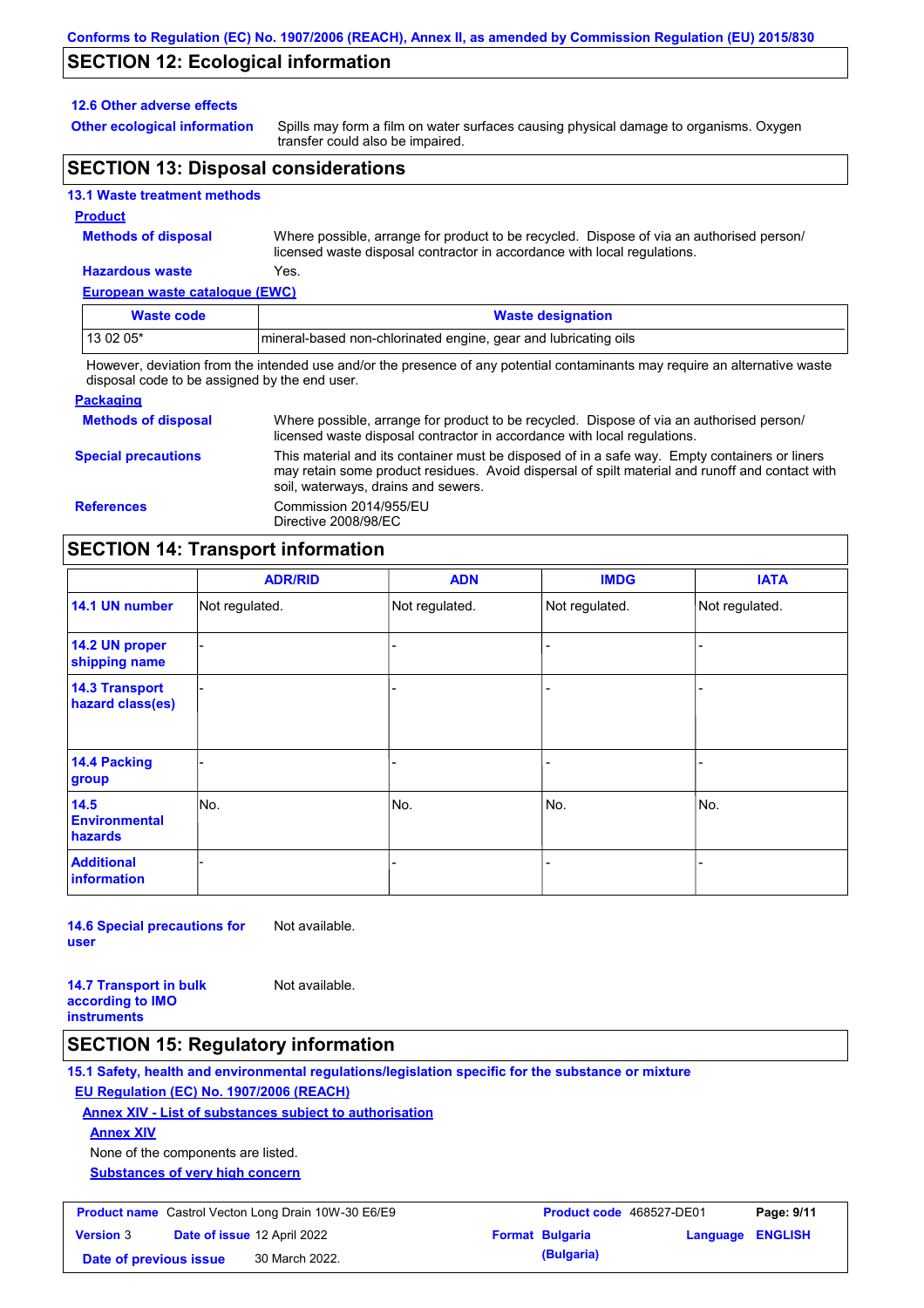# **SECTION 15: Regulatory information**

None of the components are listed.

| EU Regulation (EC) No. 1907/2006 (REACH)                                                                                                                                                   |                                                                                                                                |
|--------------------------------------------------------------------------------------------------------------------------------------------------------------------------------------------|--------------------------------------------------------------------------------------------------------------------------------|
| <b>Annex XVII - Restrictions</b><br>on the manufacture.<br>placing on the market<br>and use of certain<br>dangerous substances,<br>mixtures and articles                                   | Not applicable.                                                                                                                |
| <b>Other regulations</b>                                                                                                                                                                   |                                                                                                                                |
| <b>REACH Status</b>                                                                                                                                                                        | The company, as identified in Section 1, sells this product in the EU in compliance with the<br>current requirements of REACH. |
| <b>United States inventory</b><br>(TSCA 8b)                                                                                                                                                | All components are active or exempted.                                                                                         |
| <b>Australia inventory (AIIC)</b>                                                                                                                                                          | All components are listed or exempted.                                                                                         |
| <b>Canada inventory</b>                                                                                                                                                                    | All components are listed or exempted.                                                                                         |
| <b>China inventory (IECSC)</b>                                                                                                                                                             | At least one component is not listed.                                                                                          |
| <b>Japan inventory (CSCL)</b>                                                                                                                                                              | All components are listed or exempted.                                                                                         |
| <b>Korea inventory (KECI)</b>                                                                                                                                                              | All components are listed or exempted.                                                                                         |
| <b>Philippines inventory</b><br>(PICCS)                                                                                                                                                    | At least one component is not listed.                                                                                          |
| <b>Taiwan Chemical</b><br><b>Substances Inventory</b><br>(TCSI)                                                                                                                            | All components are listed or exempted.                                                                                         |
| Ozone depleting substances (1005/2009/EU)<br>Not listed.                                                                                                                                   |                                                                                                                                |
| <b>Prior Informed Consent (PIC) (649/2012/EU)</b><br>Not listed.                                                                                                                           |                                                                                                                                |
| <b>Persistent Organic Pollutants</b><br>Not listed.                                                                                                                                        |                                                                                                                                |
| <b>EU - Water framework directive - Priority substances</b><br>None of the components are listed.<br><b>Seveso Directive</b><br>This product is not controlled under the Seveso Directive. |                                                                                                                                |
|                                                                                                                                                                                            |                                                                                                                                |

| <b>15.2 Chemical safety</b> | A Chemical Safety Assessment has been carried out for one or more of the substances within  |
|-----------------------------|---------------------------------------------------------------------------------------------|
| assessment                  | this mixture. A Chemical Safety Assessment has not been carried out for the mixture itself. |

# **SECTION 16: Other information**

| <b>Abbreviations and acronyms</b> | ADN = European Provisions concerning the International Carriage of Dangerous Goods by<br>Inland Waterway |
|-----------------------------------|----------------------------------------------------------------------------------------------------------|
|                                   | ADR = The European Agreement concerning the International Carriage of Dangerous Goods by                 |
|                                   | Road                                                                                                     |
|                                   | $ATE = Acute Toxicity Estimate$                                                                          |
|                                   | <b>BCF</b> = Bioconcentration Factor                                                                     |
|                                   | CAS = Chemical Abstracts Service                                                                         |
|                                   | CLP = Classification, Labelling and Packaging Regulation [Regulation (EC) No. 1272/2008]                 |
|                                   | CSA = Chemical Safety Assessment                                                                         |
|                                   | CSR = Chemical Safety Report                                                                             |
|                                   | <b>DMEL = Derived Minimal Effect Level</b>                                                               |
|                                   | DNEL = Derived No Effect Level                                                                           |
|                                   | EINECS = European Inventory of Existing Commercial chemical Substances                                   |
|                                   | ES = Exposure Scenario                                                                                   |
|                                   | EUH statement = CLP-specific Hazard statement                                                            |
|                                   | EWC = European Waste Catalogue                                                                           |
|                                   | GHS = Globally Harmonized System of Classification and Labelling of Chemicals                            |
|                                   | IATA = International Air Transport Association                                                           |
|                                   | IBC = Intermediate Bulk Container                                                                        |
|                                   | IMDG = International Maritime Dangerous Goods                                                            |
|                                   | LogPow = logarithm of the octanol/water partition coefficient                                            |
|                                   | MARPOL = International Convention for the Prevention of Pollution From Ships, 1973 as                    |

| <b>Product name</b> Castrol Vecton Long Drain 10W-30 E6/E9 |  |                                    | <b>Product code</b> 468527-DE01 |                        | Page: 10/11      |  |
|------------------------------------------------------------|--|------------------------------------|---------------------------------|------------------------|------------------|--|
| <b>Version 3</b>                                           |  | <b>Date of issue 12 April 2022</b> |                                 | <b>Format Bulgaria</b> | Language ENGLISH |  |
| Date of previous issue                                     |  | 30 March 2022.                     |                                 | (Bulgaria)             |                  |  |